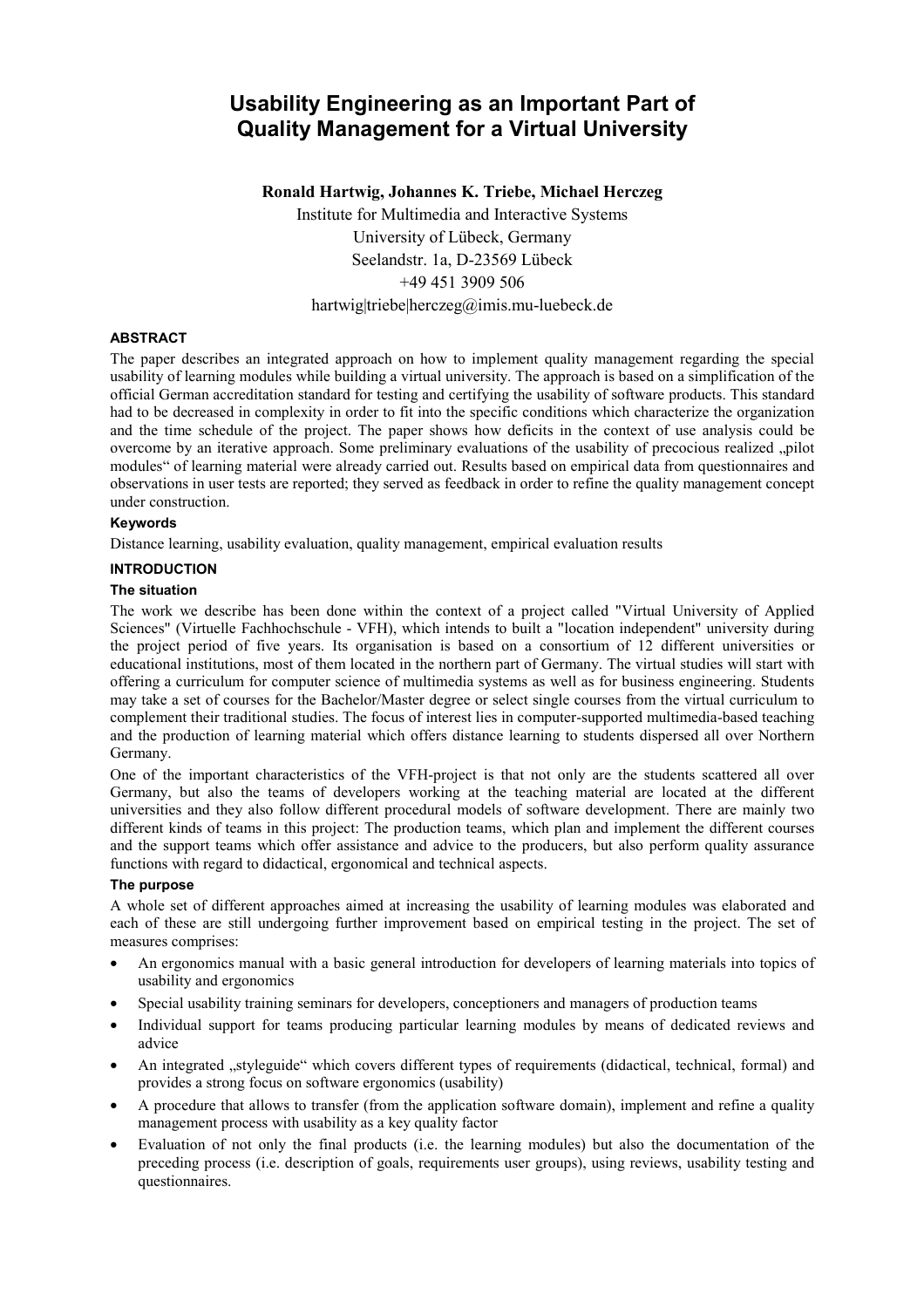#### **DESIGNING THE PROCESS**

Quality management, especially in a project of this size, needs a well defined process as a guideline for all participating parties. It has been one major task of the usability team to implement a procedure which is suitable to enhance and even to enforce the usability of the products, namely multimedia learning modules for the use in this virtual university.

#### **Transferring standard software usability methods to the context of CSCL**

As a starting point we chose the approach on usability testing as described by the German accreditation office DATech as common ground. For usability certification (according to ISO 9241) in Germany the German



**Figure 1: Applying the DATech Approach in the field of CSCL-module production**

accreditation office DATech has developed and published a testing manual for the usability of software products (see [2], [3]). The main idea of this approach is to closely connect usability tests and reviews to the original context of use by defining a comprehensible and reliable method on how to extract usability requirements from use scenarios. We chose to follow the basic ideas of this approach even though we had to make a lot of concessions to the real world problems of the VFH-project, i.e. especially the lack of sound analysis data and resources. We call our subset of the complete "heavyweight" DATech evaluation and certification the "lightweight" approach.

The production of learning modules differs from the development process of "common" application software, but there is a basic similarity in the general idea of usability being the outcome of a situation, where the user can achieve his/her aims with a given system effectively, efficiently and to his/her satisfaction. The difference is that effectiveness and efficiency in our case are related to the more complex task of "learning" than just to plain tasks like "writing a letter". Nevertheless all three factors can be verified and used as a basis for empirical usability testing. Figure 1 shows the possible transfer of a comprehensive usability testing approach into the world of CSCL-module production. In our lightweight subset the analysis data, the description of the context of use and the goal definition were minimal in the beginning and are now being refined using results from testing students actually doing their studies by learning with the modules.

#### **An iterative approach**

The main problem was that there were no realistic use scenarios in the beginning. Existing scenarios did not cover the intended user groups and the specific goals of a university of applied science in contrast to a general university. To avoid a life-lock between the wait for scenarios and the need to start with building modules which were the base for the description of the scenarios - an

iterative approach was taken, where in a first stage at least the general requirements were defined, which were refined in the project's progress (see figure 2).

## **Stage 1: Setting up general requirements and teaching usability to the producers**

In this kick-off-stage requirements were mostly ascertained by transferring general software usability principles (like defined in ISO 9241 part 10 and 11 [8]) into the context of CSCL. The most important issue during this transfer is to keep in mind that unlike "normal" software use the fastest and/or easiest way is not always the desirable way for a learning content. Therefore, decisions were made in a tense cooperation with a team of education scientists which is specialized on didactics of online learning.

The conceptioners and producers of the early modules were then specially trained in basics of ergonomics and didactics and closely attended by the supporting teams. A general usability manual and didactical materials documented this for the participating team members.

This approach had two major deficits:

- It implies a lot of transfer work for the producers and conceptioners as well as a whole lot of advice for the supporting team. This would have been impossible to continue through the whole project.
- As described in [1] such solely expert based approaches will not find all the major problems. There is anymore need for corrective feedback from the users actually using the modules.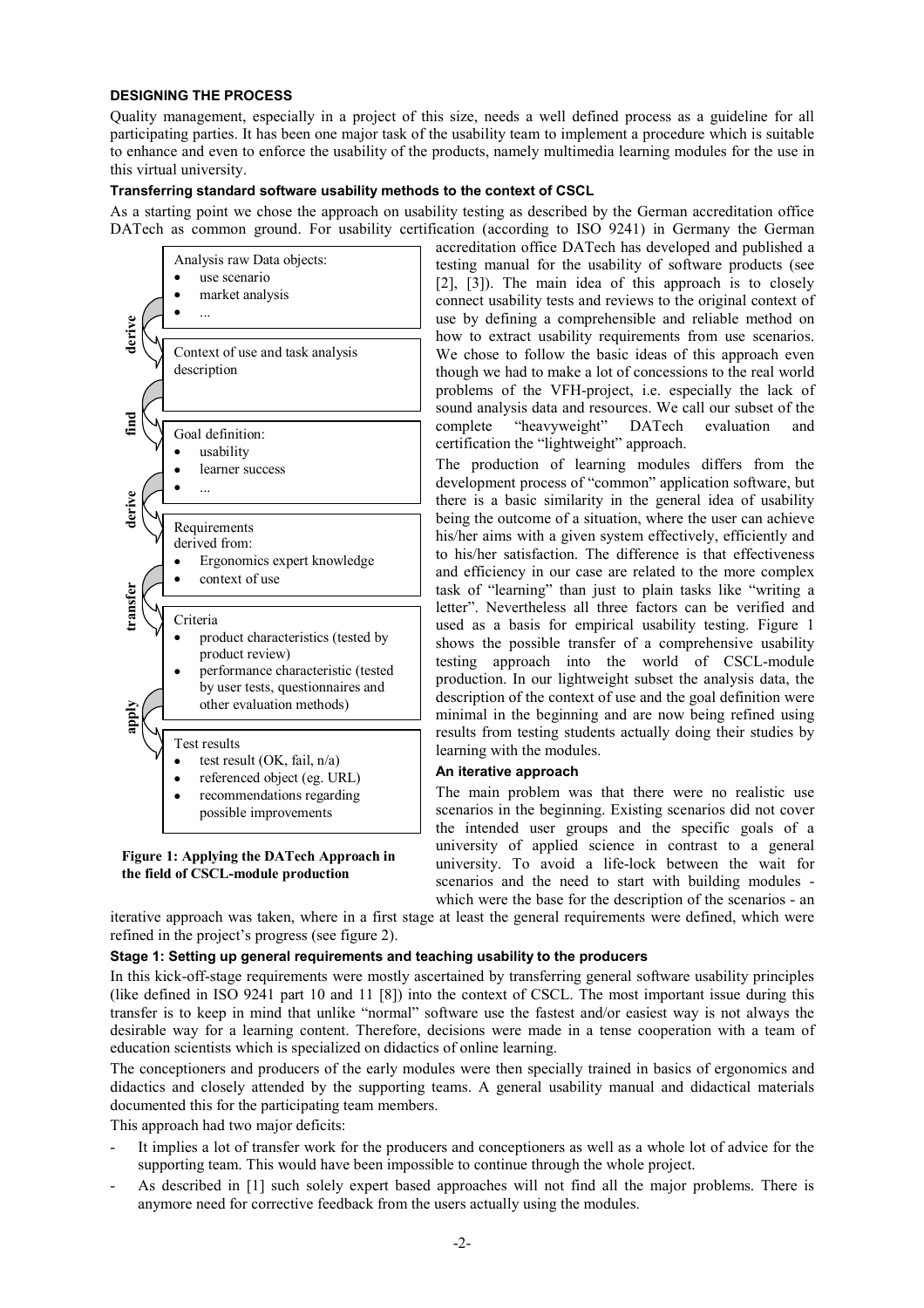Therefore, this could only be a starting point in order to get some prototypes up and running for more intense and realistic on-site testing. Possible differences in usability quality of early modules compared to later modules were accepted for the pilot phase and the modules were improved later.



## **Figure 2: Getting started in spite of still incomplete analysis and open questions**

#### **Stage 2: Refining the requirements using usability tests and questionnaires**

Instead of relying on the analytic work done so far, we started to live up the "leightweight" version of the scenario to criteria approach from the DATech model (see figure 1). As a concession to the limited time and resources we had to parallel the testing of prototypes with the ascertainment of scenarios. Furthermore, we had to shorten the scenario analysis to a minimum and to very small scenarios. We know about the limitations this implies and will broaden the scenario base step by step. But the main idea is still here: Every requirement can be traced back (at least implicitly) to a generic usability requirement (like readability of text) or a special context of use characteristic (like navigational issues) and we enable all teams to comprehend why a criterion is needed. This was essential, as many of the participating teams had strong opinions (eg. design issues) on how to plan and design the modules. The usability team could only convince with a complete decision chain like in the DATech model. In this second stage the pilot modules are tested under more and more realistic conditions

When typical users were available, usability tests took place at home of the potential students. It was done with four modules with 3 to 5 persons per module. Additionally all potential students were asked to answer a questionnaire which was specially developed for this purpose (described later in this paper).

The test results were used to give feedback to the project specific design guidelines: The "styleguide" and the "process guideline" which are described in detail below. During the tests the workflow of the typical virtual students was observed and documented. There is a interdependency between the offered module and the workflow which had to be eliminated as far as possible by comparing the different approaches of the different modules. Having done this, there is still a wide range of design possibilities that have not been analyzed yet. They are not already covered by this process but can fit in to any later point as they appear. The process is explicitly open for new ideas and findings.

## **Stage 3: Maintenance of the requirements**

After the project had passed through stage 2 the pressure rose to start developing and producing modules for real use. So the requirements were consolidated as far as possible and the "mass production" of 35 modules could begin. In this stage changes to the process documents and new requirements have to be looked at very carefully in order not to overturn already complete modules. On the other hand the necessary iterations must be allowed. To overcome this dilemma modules do not necessarily have to fulfill requirements that emerge during or after their development event, though an improvement is advised. This way the quality management working group is free to carefully revise earlier decisions if needed.

## **The project "styleguide"**

The development guidelines (historically but incorrectly called "styleguide" in the VFH-project), with well defined requirements regarding the didactical, the ergonomical and the technical issues, are the backbone of the quality management process as they define criteria to be met. In the following we focus on usability issues.

The guideline is formulated like an ISO Standard and all requirements are classified as MUST, SHOULD and CAN. Classification is done with respect to the possible harmfulness of a rule violation. Rules defined as "MUST" are seen as a fundamental basis and the possibility that they might be overruled by later findings is minimal. Producing teams are not allowed to disregard these rules. If a rule is classified as "SHOULD" people are allowed to deviate as long as they prove that the alternative is at least not worse than the originally proposed solution. This leaves enough room for new ideas not yet covered by the"styleguide". If something is classified as "CAN" it is just one possibility proposed but it is not quite sure that it is the best one. MUST and SHOULD requirements define (usability) necessities whereas CAN-items are intended as a voluntary assistance and have no committing effect.

In practical use the guideline is seen as a helpful and constructive development aid instead of a hindering commitment. Most of the producing staff had asked for such a guideline even before it was planned and felt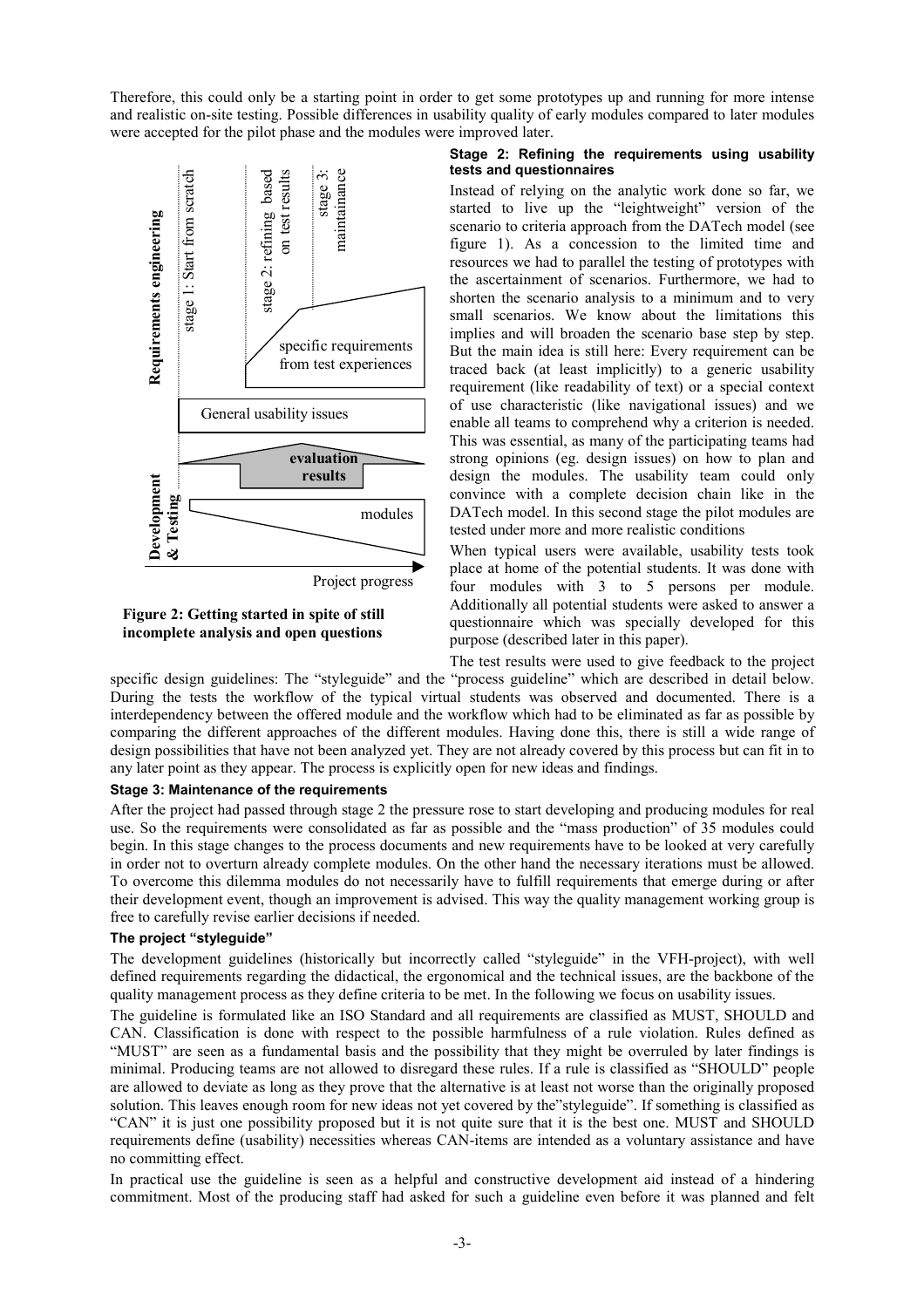relieved to finally get some guidance on how to handle standard problems so they could focus on more special ideas. Of course some requirements were less popular, for example those related to the use of frames and bookmarks as they implied limitations or extra work.

## **The process guideline**

After the styleguide was published internally, there was a need for a transparent way of applying the styleguide in the production process. The participating parties (authors, conceptioners, designers, multimedia producers and of course the support and review teams in the fields of didactics, ergonomics and technology) had to know *when*  to ask *whom what kind* of questions and *which* documents had to be delivered in order to prepare the advice*.* Until then support was often requested too late when most work had already been done and decisions got rather irreversible. The support teams complained that they had to derive (reverse engineer) relevant data like didactical or use concepts from prototypes.

The process guideline is intended to close this gap between the requirements in the styleguide and the problems that arise from the cooperation of different teams. As a concession to the time and resource constraints the typically 6-8 different phases known from the software development were combined into four major stages:

- 1. Analysis and Concept phase: The authors and their conceptioners develop a plan on how to present the learning content in using the new media. This is documented in several defined concept forms. The concept peer review is done by didactical, CSCW and domain experts.
- 2. Design and Prototype phase: Now designers and conceptioners work out a proposal for the implementation of this learning module. This proposal is realized as a documented prototype. During this phase the designers are encouraged to use the advice offers from the usability and the technology team. At the end of this phase the designers evaluate their concept with respect to the styleguide requirements and this self assessment is then reviewed in combination with the prototype by the technical and usability support.
- 3. Implementation (Production) phase: In this phase the production teams start to do what was planned in stage 1 and 2. Ideally all questions were answered in the preceding stages but of course all support functions are available to step in if needed. All supporting functions have to review the result again in order to find deviations from the already reviewed concepts. Due to time limitations this is normally done as a spot test.
- 4. Deployment phase: The use is evaluated using questionnaires, usability tests, interviews and other means and is the most valuable input for the maintenance of the quality requirements defined in this project.

Following the ideas of iterative design, each stage, especially the first and the second, are repeated unless satisfactory review results are reached (see [7]). Furthermore a step back to stages already passed is possible if severe problems arise in a later stage. The aim of the whole process is to limit such expensive roll-backs to a minimum.

## **SOME PRELIMINARY RESULTS FROM THE USABILITY QUESTIONNAIRES AND TESTS SO FAR**

## **Questionnaires**

In order to test the usability of the pilot modules in terms of students' ratings a questionnaire was developed which consists of a whole series of items related to different important aspects of usability, which can be used as six summarizing scales:

1. **Orientation** (7 Items)

Different basic aspects of being always well oriented on where in the module the learner arrived; what is to be expected or should be done; not to get lost in hyperspace.

- 2. **Presentation** (10 Items) Regards the presentation of the learning material, like readability, meaningful organization of pages and their sequence, use of multimedia and similar problems.
- 3. **Navigation & Control** (6 Items) Basic aspects of navigation support and giving control to the user.
- 4. **Learnability of Navigation** (8 Items) Different functions which minimize the learning effort necessary before the software system (module) can be used intuitively.
- 5. **Learning Support** (11 Items) Essential functions which support the mastering of the real learning task at hand , including feedback on learning progress and communication with other learners.
- 6. **(Support for) Individual Learning Strategies** (10 Items) Different aspects of giving the learner the means to plan and organize his/her own preferred ways of learning, repeating, making annotations and going ahead.

The sequence of items in the questionnaire itself was random and not grouped according to the described underlying structure. All items are related to the requirements documented in our 'styleguide'. Each item is formulated as a statement of the following general form "Regarding the module I worked with it can be said that..." and subsequently a specific usability attribute, e.g. "... I always know where I am", "... colors and highlightings have a consistent meaning" etc.. Furthermore, each item has to be rated with regard to two different aspects: (a) The *importance* of the respective attribute in principle, i.e. what should apply to *every*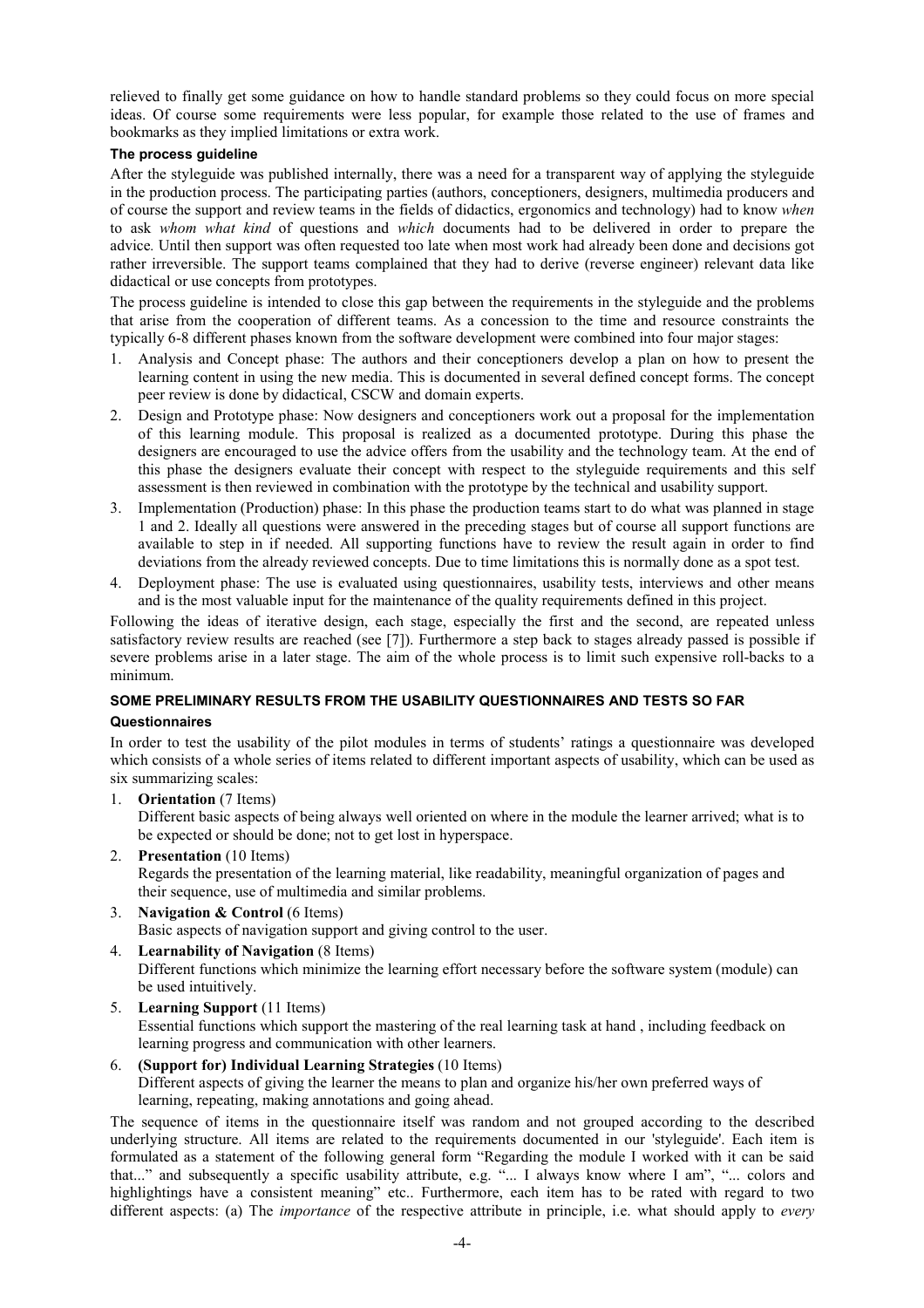module (4pt. rating scale, 1=very important ... 4=unimportant). (b) The *satisfaction* of the student regarding how the attribute has been well applied to the specific module he used for his studies (5pt. rating scale, 1=very satisfied...5=very dissatisfied).

Our sample of students of pilot modules who answered the questionnaire includes N=52 persons, with about 33% female, about 52% in the age group of 30 and more years, and above 75% with an apprenticeship certificate before studies. So it seems to be a relatively small but nevertheless representative sample of the population or target group which the VFH-project intends to recruit as students in the future.

Seven pilot modules were used and evaluated by the students. Most of the modules belong to the studies in business engineering, and some to studies in computer/multimedia science. Due to the fact that every student evaluated only one specific module we have very small subgroups if we would intend to compare and discuss mean values of satisfaction, whereas importance ratings are per definition independent of a specific module. However, the present paper intends to give only the overall picture of what has been already achieved by our ergonomic advice, the styleguide and reviews, which are part of the described quality management cycle. Additionally, the general principles underlying the application of our questionnaire are to be demonstrated.

In Figure3 the mean values of all items regarding the importance as well as satisfaction ratings are shown in a combined bar and line chart. Within each scale (group of items) the associated items are ordered according to their mean importance rating. So, if mean values of satisfaction would be regarded as "still not sufficient" and if time and resources are restricted, this kind of ordering might be a basis to decide upon what should be clarified and redesigned first and what might be postponed.



| Scale                                     | Var.            | WS1                | WS2             | WS3     | WS4        | $W\overline{\text{S5}}$ | WS6       |
|-------------------------------------------|-----------------|--------------------|-----------------|---------|------------|-------------------------|-----------|
| Orientation                               | WS <sub>1</sub> |                    | .29             | $.37*$  | .18        | $-20$                   | .26       |
| Presentation                              | WS <sub>2</sub> |                    |                 | $.52**$ | $.60**$    | .58**                   | .55**     |
| Navig-Control                             | WS3             |                    |                 |         | $.40*$     | $.45***$                | $.38*$    |
| Navig-Learnability                        | WS4             |                    |                 |         |            | $.45***$                | $.33*$    |
| Learning Support                          | WS5             | Importance Ratings |                 |         |            |                         |           |
| Individ. Strategies                       | WS6             |                    |                 |         |            |                         |           |
| Orientation                               | ZS1             | .05                | .16             | $-.03$  | .22        | .08                     | .17       |
| Presentation                              | ZS2             | $-.03$             | .27             | $-.05$  | .22        | .18                     | .29       |
| Navig-Control                             | ZS3             | $-0.00$            | .12             | $-.18$  | .21        | .09                     | .03       |
| Navig-Learnability                        | ZS4             | $-0.08$            | .16             | $-.00$  | .15        | .15                     | .21       |
| Learning Support                          | ZS5             | .13                | .19             | .21     | .05        | .14                     | .26       |
| Individ. Strategies                       | ZS6             | $-.05$             | .21             | $-11$   | .25        | .18                     | .10       |
|                                           |                 |                    |                 |         |            |                         |           |
|                                           |                 | ZS <sub>1</sub>    | ZS <sub>2</sub> | ZS3     | ZS4        | ZS5                     | ZS6       |
| $\sim$ $\sim$ $\sim$ $\sim$ $\sim$ $\sim$ | 701             |                    | $A +$           | $\sim$  | $0.1 + 1.$ | $\sim$                  | $0.7 + +$ |

|                         |                 | ∎∠ان | ⊷⊾      | ∎∠ບປ                        | 1404     | ∟ບບ     | ∟ບບ      |
|-------------------------|-----------------|------|---------|-----------------------------|----------|---------|----------|
| Orientation             | ZS <sub>1</sub> |      | $.61**$ | 69**                        | .64**    | $.68**$ | $.67***$ |
| Presentation            | ZS <sub>2</sub> |      |         | $.56***$                    | $.59***$ | .58**   | .55**    |
| Navig-Control           | ZS3             |      |         |                             | $.48**$  | $46**$  | $73**$   |
| Navig-Learnability      | ZS4             |      |         |                             |          | $.44**$ | .56**    |
| <b>Learning Support</b> | ZS <sub>5</sub> |      |         | <b>Satisfaction Ratings</b> |          |         | .59**    |
| Individ. Strategies     | ZS6             |      |         |                             |          |         |          |

**Figure 3: Mean values of all items with regard to (a) Importance (bar chart; y-axis left-sided) and to (b) Satisfaction (line; y-axis right-sided). –** *See text for further explanations*

**Figure 4: Correlation matrices of the six usability scales with regard to Importance and Satisfaction (significance \* p<.01, \*\* p<.001). Matrix in the middle contains the correlations between importance- and satisfaction-related scales.**

In looking first at the bar chart which represents the importance ratings, it can be stated that with mean values ranging from 1.35 (Presentation,  $1<sup>st</sup>$  item) up to 2.73 (Learning Support, last item) most of the usability attributes are rated from the students' point of view as "very important" or "important", because mean values of 2.00 or less are the majority. This demonstrates that all in all the students agree with our (experts') opinion, based on which we composed the questionnaire. Moreover, in *every* group of items (scale) there are some which belong to most important, and none of the different aspects of usability seems to be more or less unimportant to the students.

Now, in regarding the line which represents the satisfaction ratings (value axis left-sided), the first impression is quite positive: Mean values range from 1.69 up to 3.16 and demonstrate that the students seem to be quite satisfied with what already has been done to assure the usability of the modules.

However, this generalized positive impression must be modified. First, we have to take into account that ratings of satisfaction are biased by a positive tendency. People do not like a negative view, especially on things in which they have to invest a good many of their effort (cf. [4] for the theory of 'cognitive dissonance'). The second argument is directly derived from our work and our responsibilities in the usability team. Ratings of 3 and above on the 5pt. satisfaction scale should be a rare exception. From this point of view mean values of satisfaction above the dotted line in Figure 3 suggest further usability improvement endeavor. It can be seen that a relevant number of the values meet this condition, especially most of the items representing the scales of Learning Support and Navigation-Control. In order to identify the reasons and to give advice for improvements we have to undertake a detailed analysis of the measures for the different modules. However, this cannot be demonstrated within the limits of this paper.

Finally, the correlation matrix for the six scales of our questionnaire might be of interest (figure 4). Scale values were computed for every person in our sample in terms of the mean of all (non-missing) item ratings that belong to the respective scale, summarizing this way either the importance (WS1 – WS6) or the satisfaction (ZS1 – ZS6) values. It can be seen that there are important and significant correlations amongst the different scales of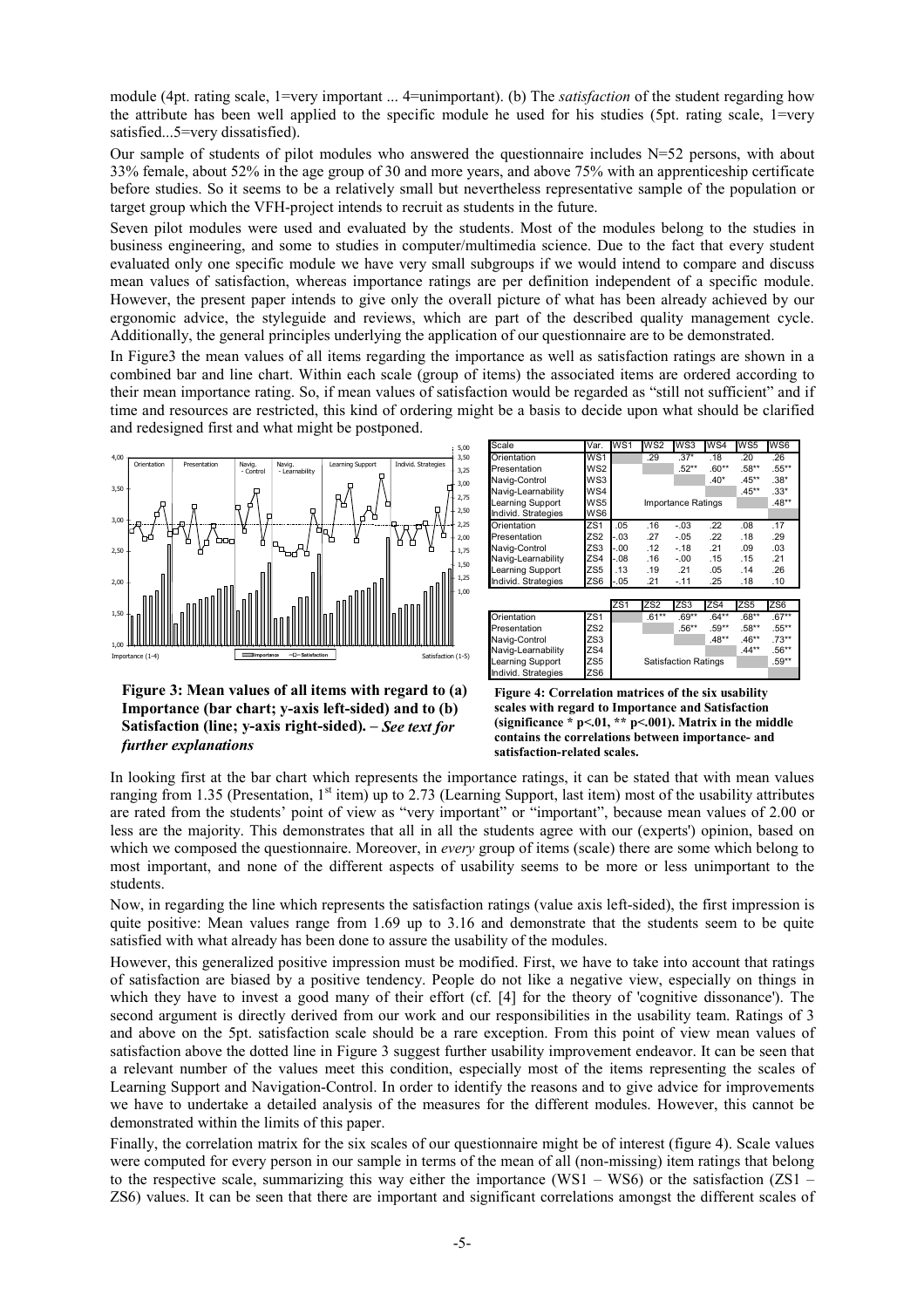importance (matrix at the top) and even higher correlations amongst those regarding satisfaction (matrix at the bottom), whereas all correlations between importance- and satisfaction-related scales are near to zero. Therefore, it can be stated that these two different judgements concerning usability are really given independently and have no variance in common. There are additional interesting questions in regard of the correlation matrix which we cannot discuss in this paper.

## **Usability testing**

In the VFH scenario students learn for their courses and communicate using their PCs at home. To cover this the usability testing was planned as an on-site test at the students homes. Students were asked to voluntarily take part in the testing and give a time of their choice when they normally use the learning infrastructure. Practice showed that many students felt uncomfortable about being visited at home, so the tests had to be very carefully introduced by their teachers.

Tests were conducted as a combination of a lead-in structured interview followed by an "thinking aloud" user test. To start in a comfortable way the students were asked to describe their context of use and their workflow first, which made them feel more like being interviewed rather than tested. Then a 30 to 45 minute user test was conducted. During this phase the "real" workflow and of course all symptoms of usability problems were observed. Users were asked not to discuss potential usage problems unless the end of this test in order to avoid them pointing just at what they felt was bad. At the end of this test users were again interviewed and now explicitly asked what they thought of the module. Some of them already had worked with more than one module and were asked for a comparison.

Tests were documented in protocols that were given to the developers and used in conjunction with the results from the questionnaires for further requirements engineering.

#### **Some Preliminary Conclusions**

The following shows a collection of what questionnaires and testing showed to be amongst the major issues so far.

## • **Navigation**

Not surprisingly questionnaire and testing showed users major concerns regarding their navigation through partially unknown hypertext structures. Here "learning" can be critically hindered by badly designed navigational means and problems with the user orientation. Feeling lost is the worst thing that could happen to a user while trying to study a difficult course. At least the design of the modules should avoid all kinds of irritations so the user can concentrate on the complexity of the content instead of the intricacy of the module handling. Many criteria and requirements are about this concern.

## • **Tools for annotation, bookmarking and re-using module contents (Learning Support and Individual Strategies)**

Many modules contain new ideas on how users could do annotations, bookmark interesting parts or solve tasks. Often the implementation of these ideas proved to be not very helpful because they were difficult to use, even on a regular basis, often caused by technical limitations (e.g. HTML, Java-Script and Java-Applets). From a usability point of view we recommend to support classical working strategies, especially the use of paper, as long there is not offered something at least similar useful. The criteria are the efficiency, effectiveness and user satisfaction compared to a paper and pencil solution.

## • **Problems with students' workplaces**

Visiting students' workplaces showed that most of them had major deficits regarding their ergonomic quality. The main problem was poorly installed and placed hardware (e.g. monitors in front of windows and bad seating and table combinations). In the VFH-project this problem is handled two ways: First, we give students a small guideline on how to set up their work place, on the other hand we do not allow producers to go down to the limits (e.g. of readability). Another important point are the very common interruptions while working at home. The criterion is to allow people to easily continue interrupted work.

#### **OUTLOOK**

We now focus on a tool named TAToo to make all the processes and decisions described so far more transparent to the participating teams. Up to now the decision chain shown in figure 1 is available only on individual request and then documented in special "statements". Such statements exist for some frequently asked questions but are far from completion. Our goal is that everybody should be able to easily comprehend criteria and whether these really apply to his special module. If one disagrees with a specific requirement the process of argumentation should be supported by telling the up to now already considered items leading to that requirement.

The main idea is to adopt concepts from the object oriented world (inheritance, abstraction and underspecification) (see [6]) to the field of CSCL production (see [5] and [9]) in order to structure the various information from the whole process (from analysis data to product code). This is done using a XML-based description language, which is stored in a central database. Users have access through a web-frontend (see figure 5), which is accessible using standard browsers.

The tool allows to hierarchically structure the usability relevant data as shown in figure 1: scenario, context of use data, requirements derived from this data and criteria derived from the requirements. These usability objects